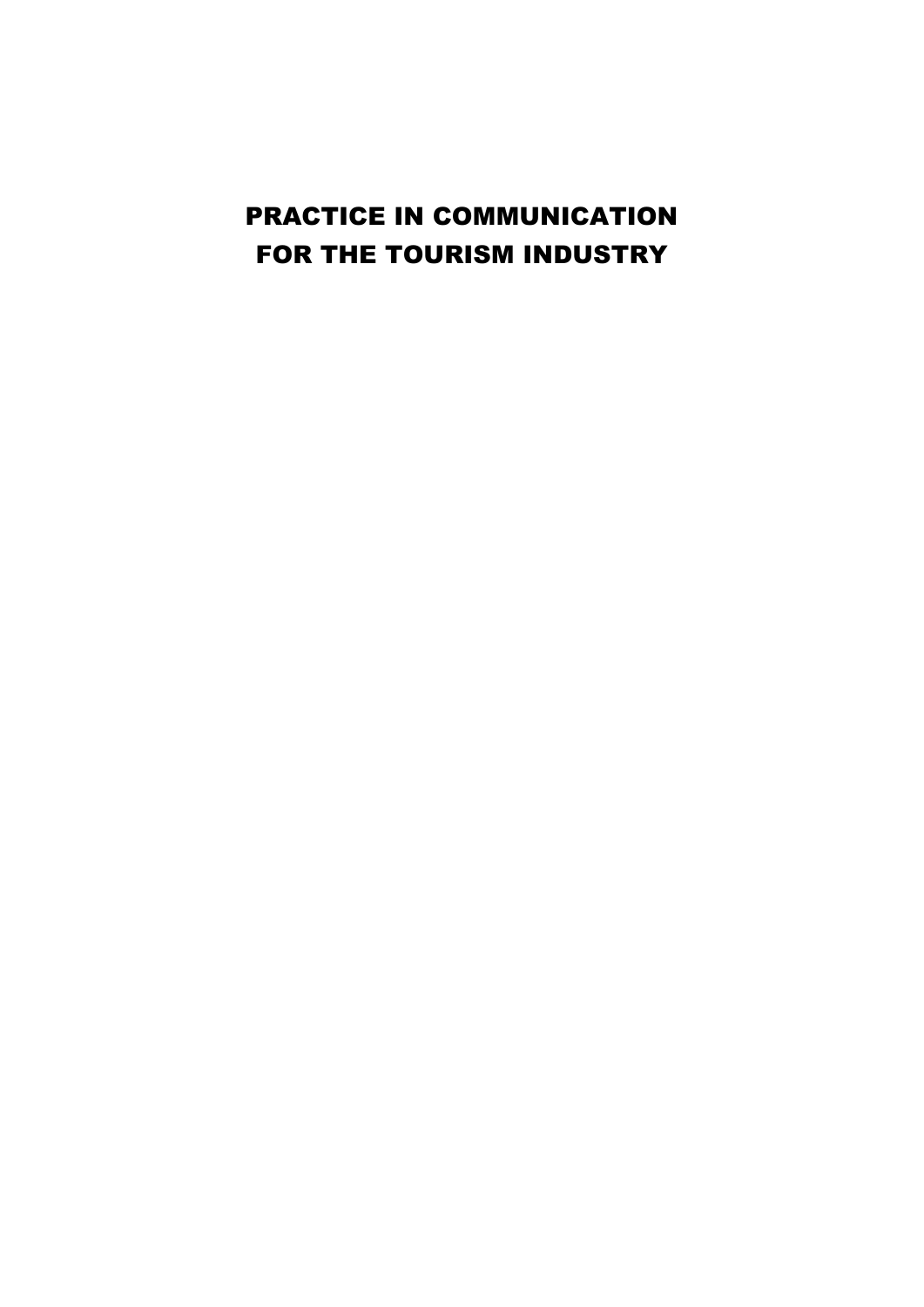# Contribuţia autorilor

Adriana CHIRIACESCU: Unit 2

Roxana BÎRSANU: Units 1, 3, 6, 8

Alexandra MĂRGINEAN: Units 4, 5, 7, 9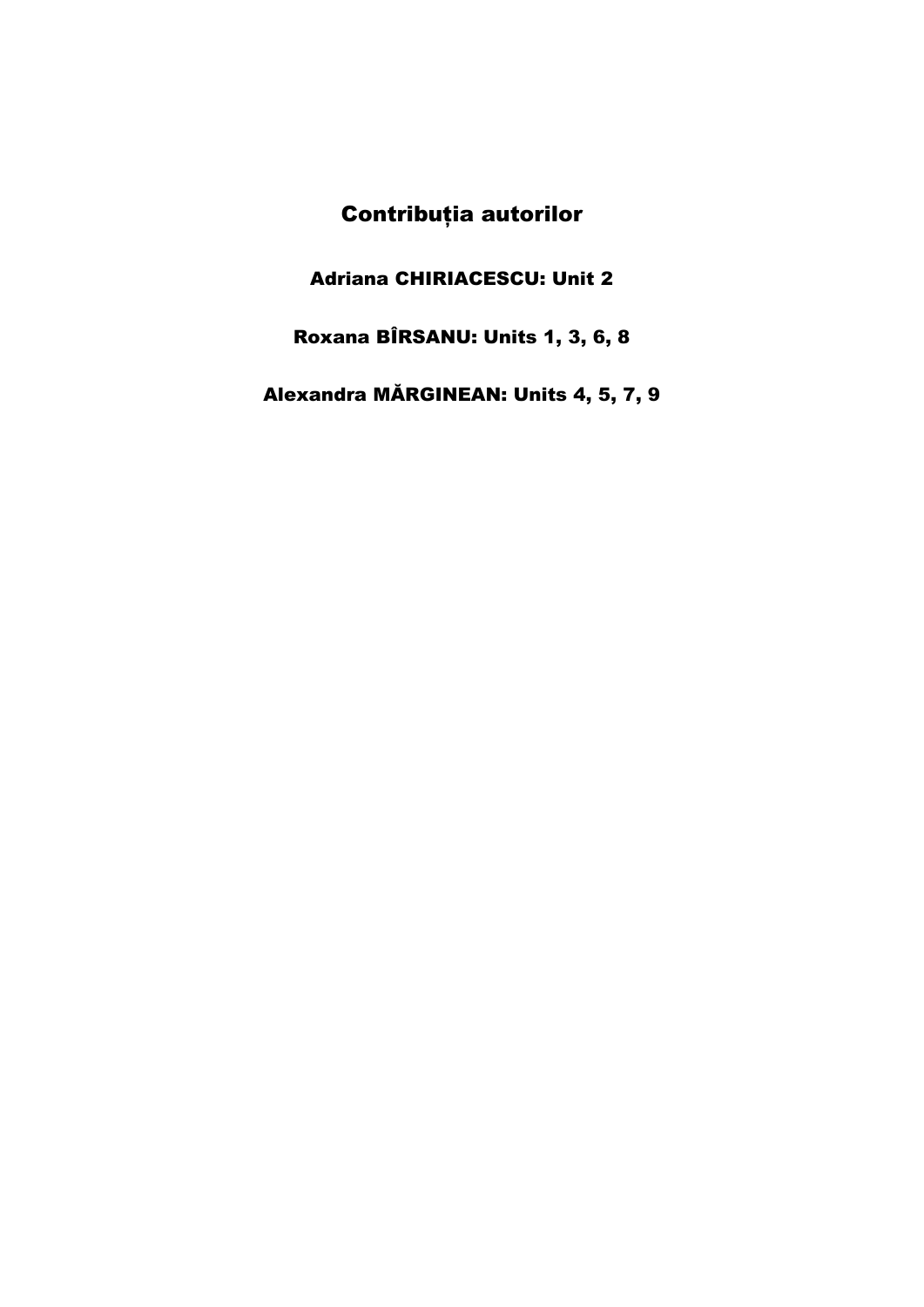# Prof. Univ. Dr. Adriana CHIRIACESCU coordonator

Asist. univ. dr. Roxana BÎRSANU Asist. univ. drd. Alexandra MĂRGINEAN

# PRACTICE IN COMMUNICATION FOR THE TOURISM INDUSTRY

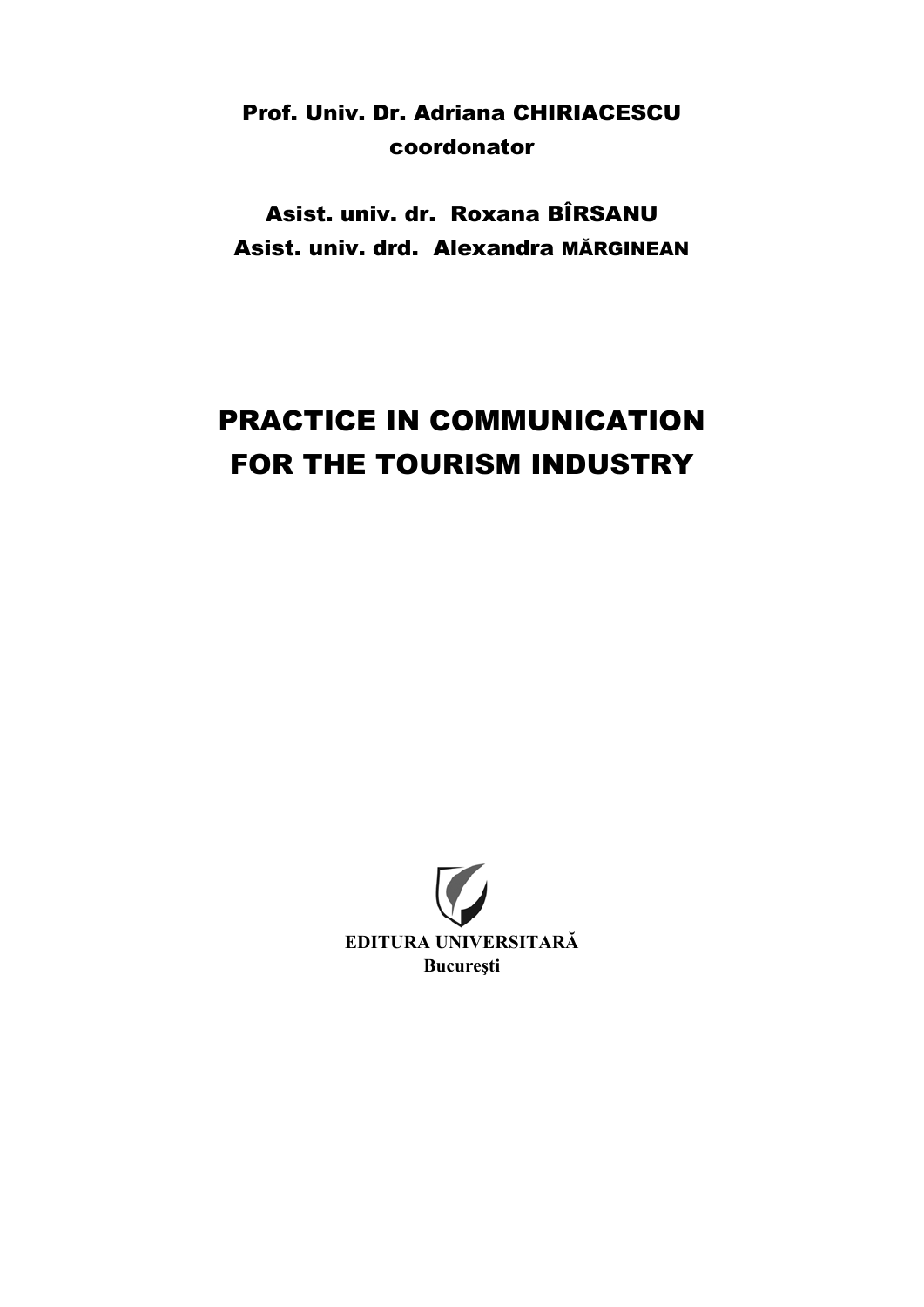Copyright © 2011 Editura Universitară Director: Jur. Vasile Muscalu B-dul. N. Bălcescu nr.27-33, Sector 1, Bucureşti Tel./Fax: 021 – 315.32.47 / 319.67.27 [www.editurauniversitara.ro](http://www.editurauniversitara.ro/) e-mail: [redactia@editurauniversitara.ro](mailto:editurauniversitara@edinfo.ro)

#### EDITURĂ RECUNOSCUTĂ DE CONSILIUL NAŢIONAL AL CERCETĂRII ŞTIINŢIFICE DIN ÎNVĂŢĂMÂNTUL SUPERIOR (C.N.C.S.I.S.)

#### **Descrierea CIP a Bibliotecii Naţionale a României CHIRIACESCU, ADRIANA**

 **Practice in communication for the tourism industry** / Adriana Chiriacescu, Roxana Bîrsanu, Alexandra Mărginean. – Bucureşti : Editura Universitară, 2011 Bibliogr.

ISBN 978-606-591-287-8

I. Bîrsanu, Roxana II. Mărginean, Alexandra

338.48

© Toate drepturile asupra acestei lucrări sunt rezervate Editurii Universitare.

Distribuţie: tel./fax: 021-315.32.47 021-319.67.27 [comenzi@editurauniversitara.ro](mailto:comenzi@editurauniversitara.ro)

\_\_\_\_\_\_\_\_\_\_\_\_\_\_\_\_\_\_\_\_\_\_\_\_\_\_\_\_\_\_\_\_\_\_

ISBN 978-606-591-287-8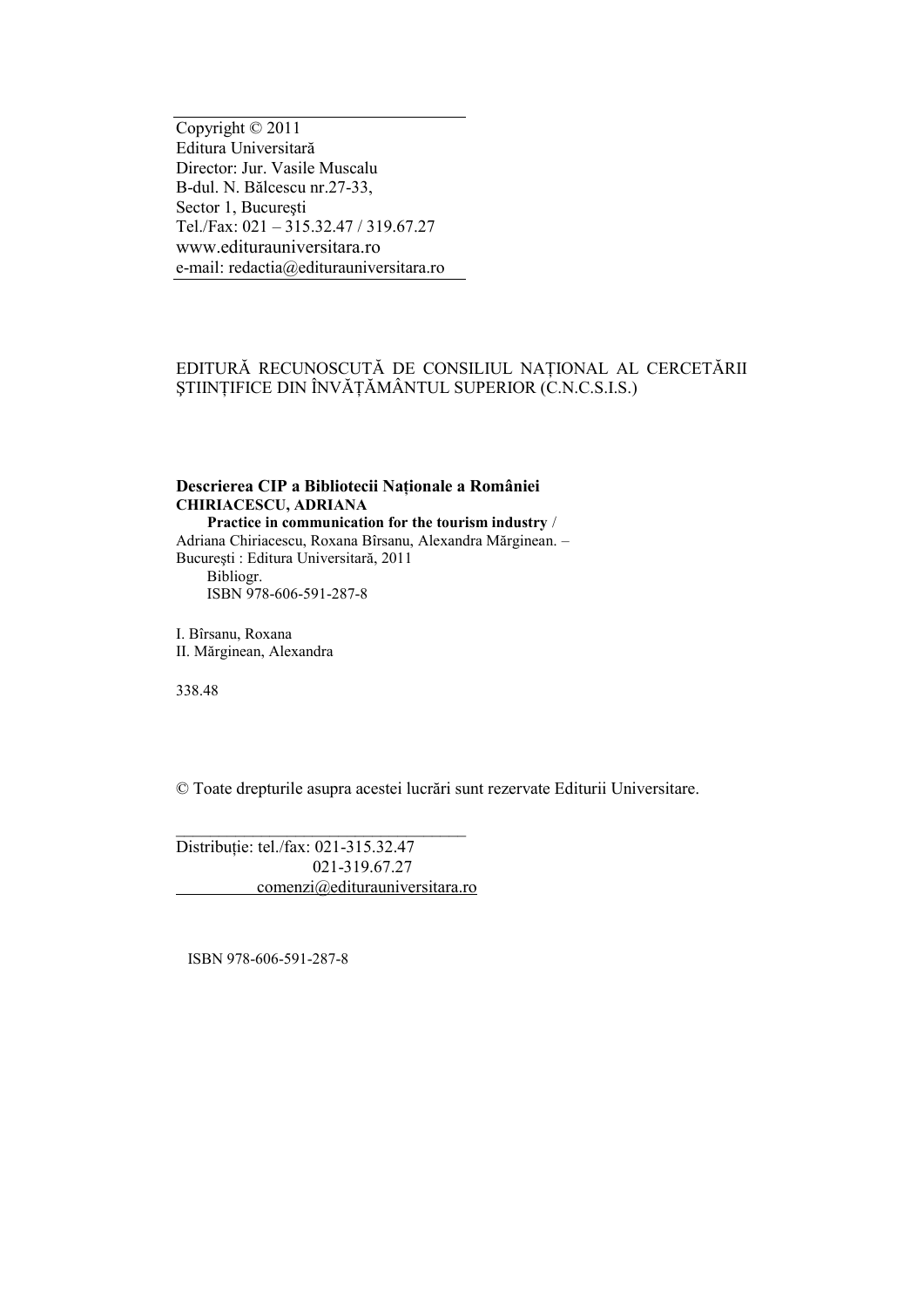#### **FOREWORD**

This book is intended for the students of the Faculty of Internal and International Tourism Economy, 3rd year, Romanian-American University.

"*Practice in Communication for the Tourism Industry*" has been planned to offer students some working knowledge of written communication and practice in modern business contexts concerning tourism.

Having purely practical aims, it covers almost all stages of a business transaction from addressing and layingout routine letters, to complaints, including intercultural communication as well.

Each unit contains four kinds of material to study; after a short introduction covered by the "*Lead in*" section which offers the students the opportunity to comment on the topic under discussion, the next section focuses on the terms, style and specific language of the respective stage of transaction. What follows are the sections dedicated to grammar and translation, where those aspects specific to business are studied by practical activities. These first sections prepare the students for the proper business writing activity which is going to be a part of their future profession.

Thus, the practical material in the book is meant to make the students aware of the fact that written international communication, as well as other skills, are essential in establishing and confirming business activities.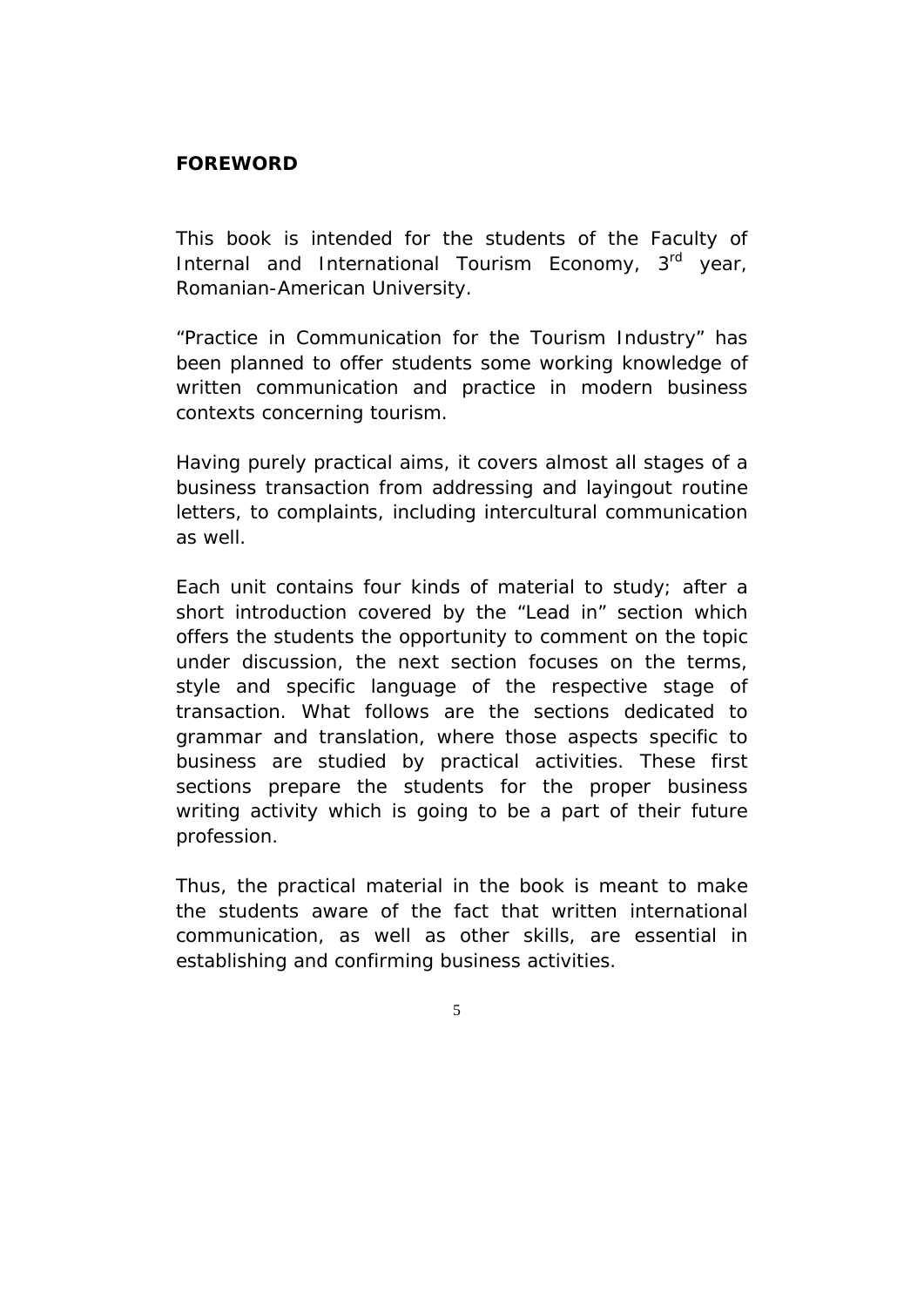The written material either sent by traditional means or emailed, will always reflect the person, the business, the agency.

Therefore, the **content** of the message and **the way it is expressed** is as much a part of business education as any other subject successfully studied during the student years.

We would like the material we place at the students' disposal to be entirely useful for their training and we would be most grateful for any further suggestions coming from them or our colleagues.

The authors

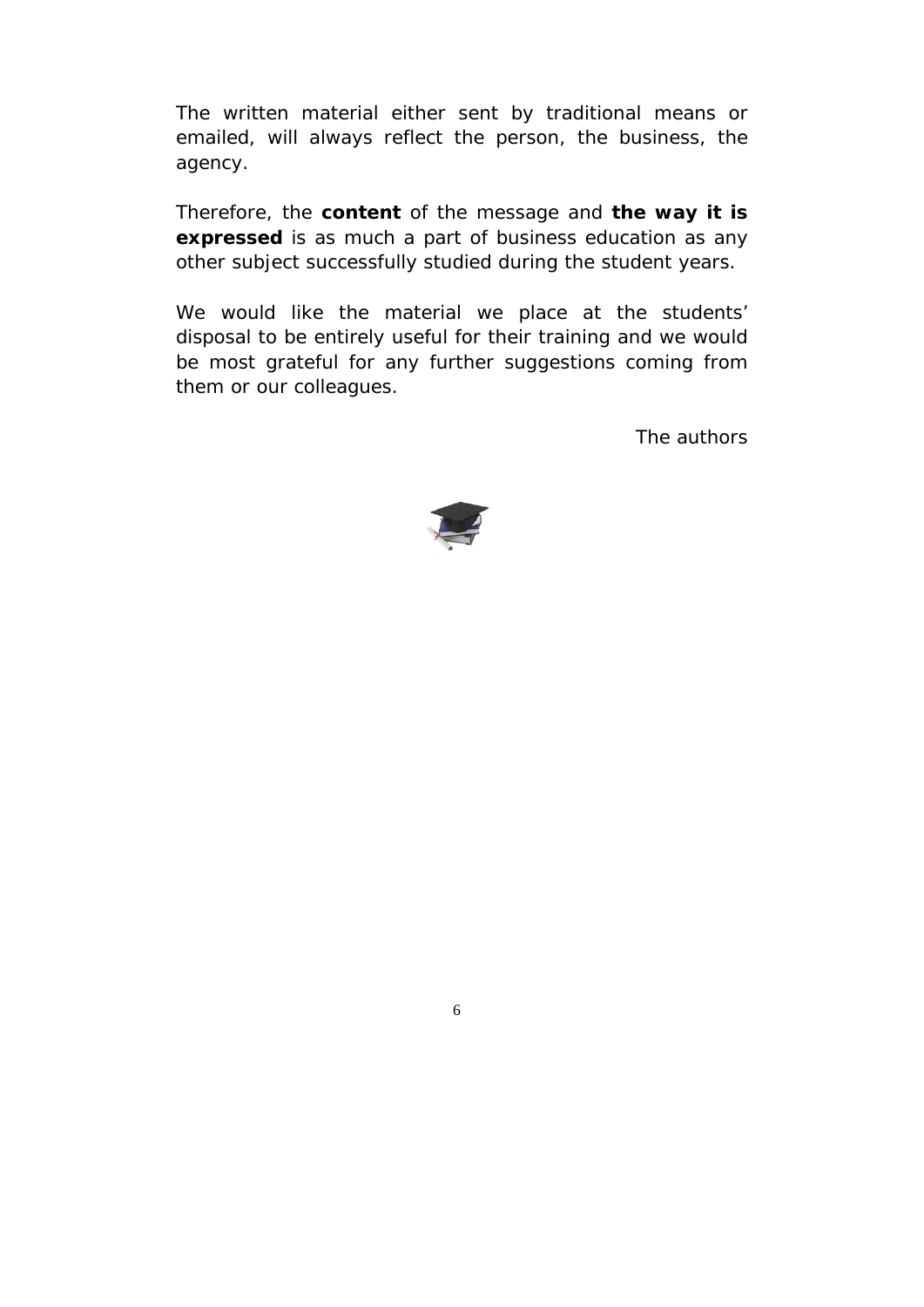*Contents* 

### **Unit 1 INTERPERSONAL COMMUNICATION**

### **UNIT 2**

### **BUSINESS LETTER: STYLE AND CONTENT, LAYOUT AND STRUCTURE**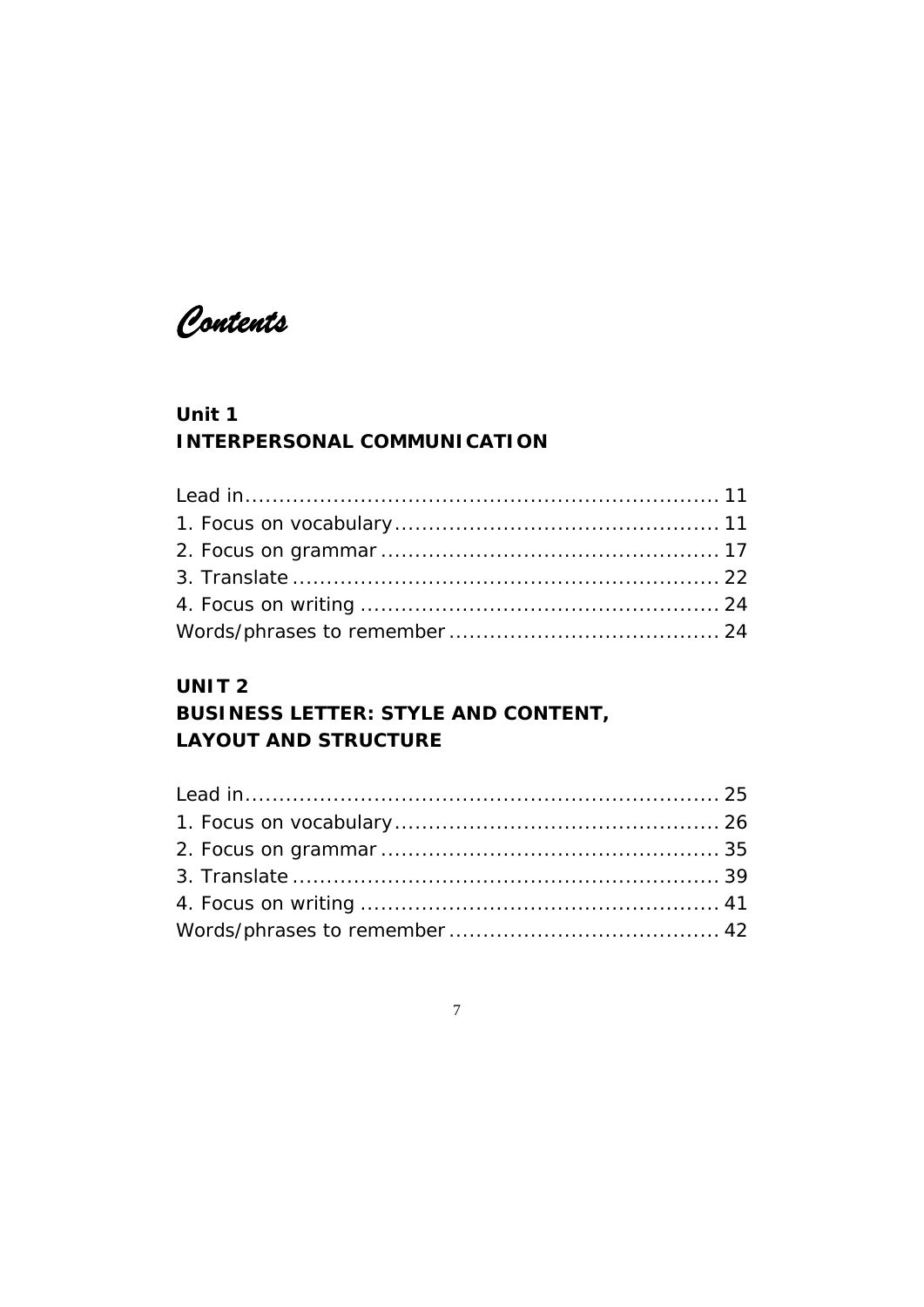## Unit 3 **INQUIRY FOR GOODS**

# **UNIT4**

### **OFFER, ORDER**

### UNIT<sub>5</sub>

### **COMPLAINTS, ADJUSTMENTS**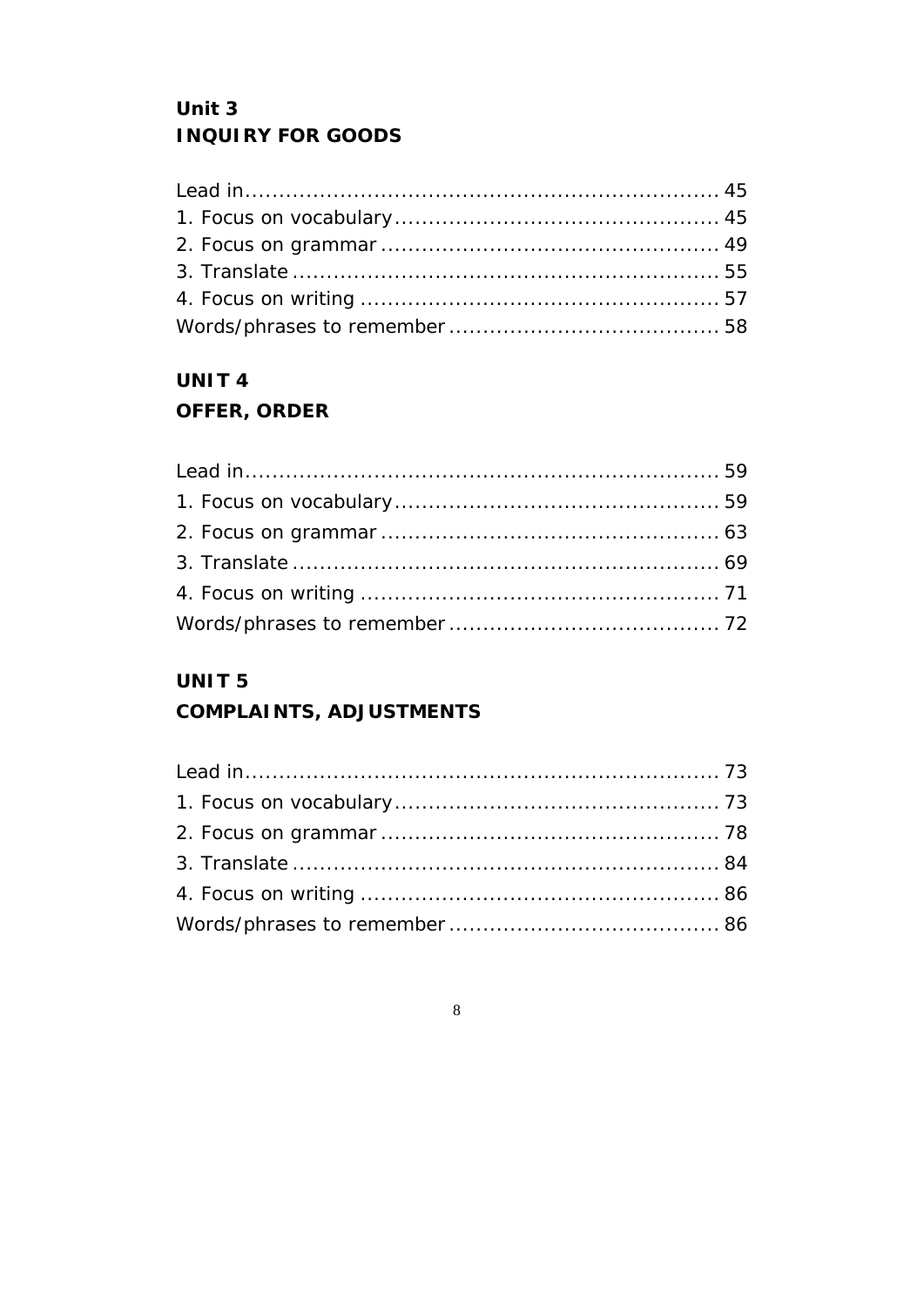# **Unit 6 CULTURE AND CIVILIZATION**

### **UNIT 7**

# **CROSS-CULTURAL COMMUNICATION. HOFSTEDE AND THE SOFTWARE OF THE MIND**

### **Unit 8**

### **STEREOTYPING**